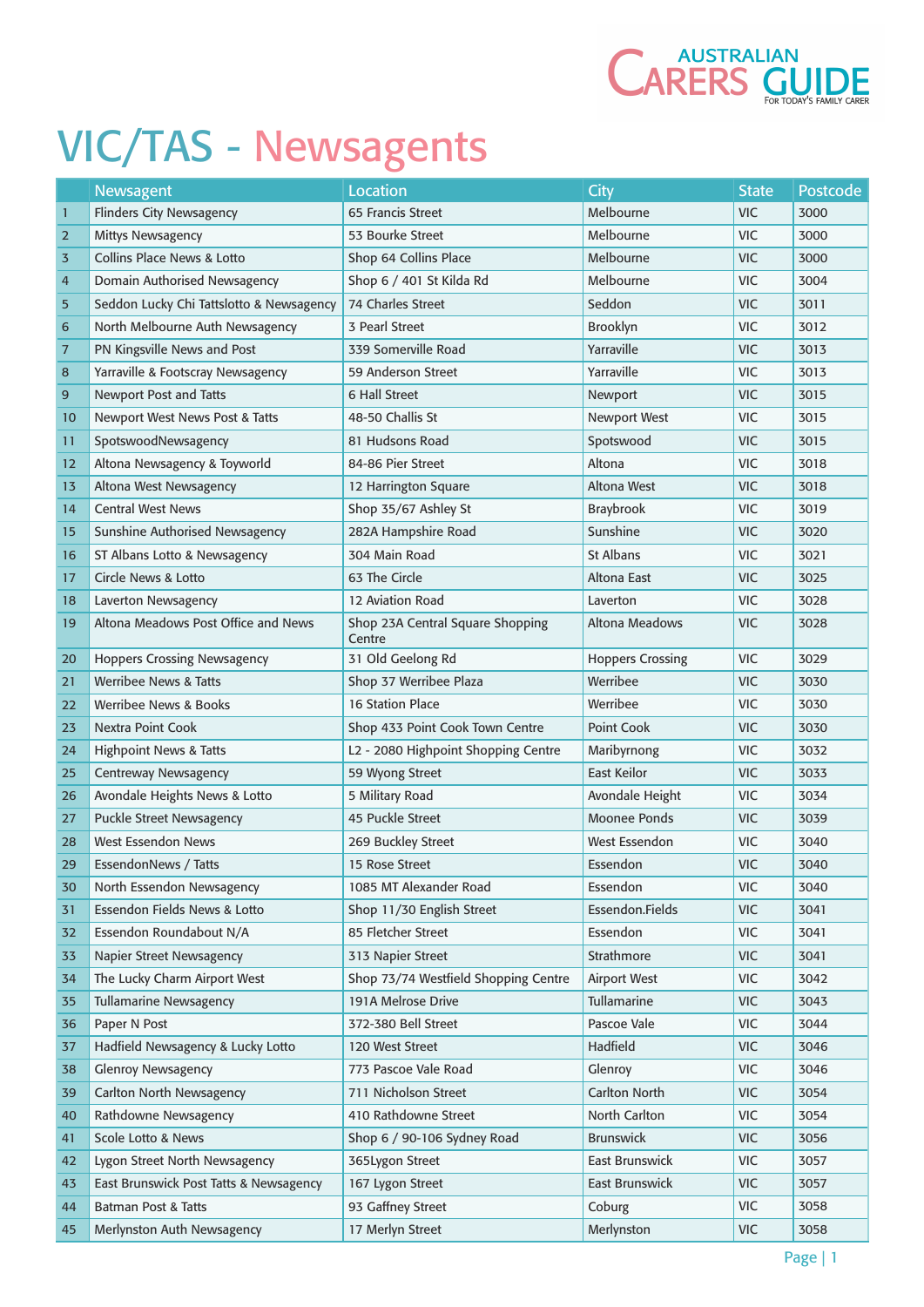

|    | Newsagent                             | <b>Location</b>                           | City                   | <b>State</b> | Postcode |
|----|---------------------------------------|-------------------------------------------|------------------------|--------------|----------|
| 46 | <b>Moreland Post Office</b>           | 22 Sydney Road                            | Coburg                 | <b>VIC</b>   | 3058     |
| 47 | Pascoe Vale Central News              | 76 Cumberland Road                        | Pasco Vale             | <b>VIC</b>   | 3058     |
| 48 | Moomba Park Authorised Newsagency     | 89 Anderson Road                          | Fawkner                | <b>VIC</b>   | 3060     |
| 49 | <b>Fawkner Authorised Newsagency</b>  | 54 Bonwick St                             | Fawkner                | <b>VIC</b>   | 3060     |
| 50 | The Lucky Charm Craigeburn            | Shop 16 Craigeburn Central                | Craigieburn            | <b>VIC</b>   | 3064     |
| 51 | <b>Fitzroy Authorised Newsagency</b>  | 125 Johnston Street                       | Fitzroy                | <b>VIC</b>   | 3065     |
| 52 | Local Delivery Pty Ltd                | 51 Down St                                | Collingwood            | <b>VIC</b>   | 3066     |
| 53 | Clifton Hill Newsagency               | 316 Oueens Pde                            | <b>Fitzroy North</b>   | <b>VIC</b>   | 3068     |
| 54 | Lygon Media Distributors              | 7/177 Beavers Road                        | Northcote              | <b>VIC</b>   | 3070     |
| 55 | Lygon Media Distributors              | 7/177 Beavers Road                        | Northcote              | <b>VIC</b>   | 3070     |
| 56 | Sydney Road Lucky Lotto               | 7/177 Beavers Road                        | Northcote              | <b>VIC</b>   | 3070     |
| 57 | Northcote Newsagency & Jackpot Centre | Factory 7 / 177 Beavers Road              | Northcote              | <b>VIC</b>   | 3070     |
| 58 | Newsplaza                             | Shop 6 Northcote Plaza Shopping<br>Centre | Northcote              | <b>VIC</b>   | 3070     |
| 59 | Pizzica N & F                         | 7/177 Beavers Road                        | Northcote              | <b>VIC</b>   | 3070     |
| 60 | Pizzica N & F - Sub3                  | 7/177 Beavers Road                        | Northcote              | <b>VIC</b>   | 3070     |
| 61 | Port Melbourne Distribution           | 7/177 Beavers Road                        | Northcote              | <b>VIC</b>   | 3070     |
| 62 | Normanby Auth Newsagency              | 638 High Street                           | Thornbury              | <b>VIC</b>   | 3071     |
| 63 | Preston Town Hall Newsagency          | Kennards Storage                          | Preston                | <b>VIC</b>   | 3072     |
| 64 | <b>Reservoir Newsagency</b>           | 36 Edwardes Street                        | Reservoir              | <b>VIC</b>   | 3073     |
| 65 | Fairfield Newsagency                  | 99 Station Street                         | Fairfield              | <b>VIC</b>   | 3078     |
| 66 | East Ivanhoe News Post & Lotto        | 58 Upper Heidelberg Road                  | <b>Ivanhoe</b>         | <b>VIC</b>   | 3079     |
| 67 | Ivanhoe Newsagency                    | 194-196 Upper Heidelberg Road             | <b>Ivanhoe</b>         | <b>VIC</b>   | 3079     |
| 68 | Heidelberg Heights Newsagency         | 35 Southern Road                          | <b>Heidelberg West</b> | <b>VIC</b>   | 3081     |
| 69 | Mill Park Newsagency                  | Shop 4 The Stables Shopping Centre        | Mill Park              | <b>VIC</b>   | 3082     |
| 70 | Plenty Valley Newslotto               | Shop 71 Westfield Plenty Valley           | Mill Park              | <b>VIC</b>   | 3082     |
| 71 | <b>Bundoora Centre Newsagency</b>     | Shop 339 Plenty Road                      | Bundoora               | <b>VIC</b>   | 3083     |
| 72 | Northern Home Delivery Services       | 9 Scholar Dr                              | <b>Bundoora</b>        | <b>VIC</b>   | 3083     |
| 73 | <b>Heidelberg Newsagency</b>          | 124 Burgundy Street                       | Heidelberg             | <b>VIC</b>   | 3084     |
| 74 | <b>Warringal Newsagent</b>            | Shp 27 Warringal S/C56 Burgundy St        | Heidelberg             | <b>VIC</b>   | 3084     |
| 75 | Rosanna Newsagency                    | 135 Lower Plenty Road                     | Rosanna                | <b>VIC</b>   | 3084     |
| 76 | Eaglemont Lucky Lotto News & PO       | 60 Silverdale Road                        | Eaglemont              | <b>VIC</b>   | 3084     |
| 77 | <b>Banyule Newsagency</b>             | 55 Greville Road                          | Rosanna                | <b>VIC</b>   | 3084     |
| 78 | <b>Macleod Newsagency</b>             | 62 Aberdeen Road                          | Macleod                | <b>VIC</b>   | 3085     |
| 79 | Diamond Village Lotto and Cards       | Shop 5/78 Nepean Street                   | Watsonia               | <b>VIC</b>   | 3087     |
| 80 | Briar Hill News Post & Lotto          | Shop 3 & 4/111 Mountain View Rd           | <b>Briar Hill</b>      | <b>VIC</b>   | 3088     |
| 81 | Aqueduct News & Lotto                 | Shop 9 /214 Aqueduct Rd                   | St Helena              | <b>VIC</b>   | 3088     |
| 82 | Greensborough Plaza Newsagency        | Shop 128 Lvl 1 Greensborough Plaza        | Greensborough          | <b>VIC</b>   | 3088     |
| 83 | Diamond Creek Newsagency              | 62A Hurstbridge Road                      | Diamond Creek          | <b>VIC</b>   | 3089     |
| 84 | Lower Plenty Newsagency               | 95 Main Road                              | Lower Plenty           | <b>VIC</b>   | 3093     |
| 85 | <b>Montmorency Newsagency</b>         | 41-43 Were Street                         | Montmorency            | <b>VIC</b>   | 3094     |
| 86 | Eltham Authorised Newsagency          | Shop 2 963 Main Road                      | Eltham                 | <b>VIC</b>   | 3095     |
| 87 | Hurstbridge Newsagency                | 800 Main Road                             | Hurstbridge            | <b>VIC</b>   | 3099     |
| 88 | News on Q                             | 175 High Street                           | Kew                    | <b>VIC</b>   | 3101     |
| 89 | North Kew Newsagency                  | 93 Willsmere Road                         | Kew                    | <b>VIC</b>   | 3101     |
| 90 | <b>Cotham Authorised Newsagency</b>   | 97 Cotham Road                            | Kew                    | <b>VIC</b>   | 3101     |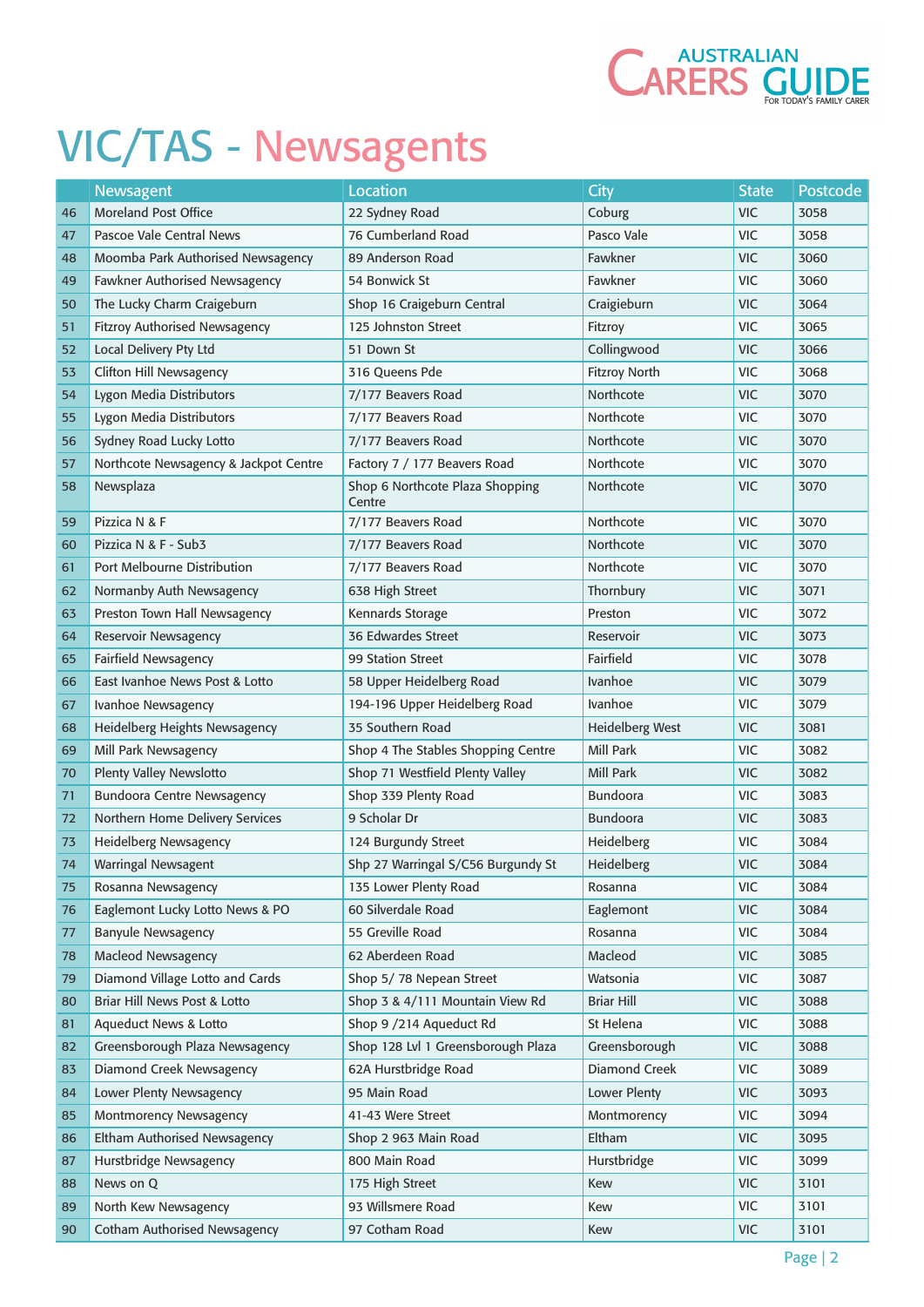

|     | Newsagent                                | <b>Location</b>                          | City                   | <b>State</b> | Postcode |
|-----|------------------------------------------|------------------------------------------|------------------------|--------------|----------|
| 91  | Belmore News & Lotto                     | 338 Belmore Road                         | Balwyn                 | <b>VIC</b>   | 3103     |
| 92  | <b>Balwyn Newsagency</b>                 | 413 Whitehorse Road                      | Balwyn                 | <b>VIC</b>   | 3103     |
| 93  | Greythorn Auth Newsagency                | 272 Doncaster Road                       | <b>Balwyn North</b>    | <b>VIC</b>   | 3104     |
| 94  | North Balwyn Newsagency                  | 77 Doncaster Road                        | Balwyn North           | <b>VIC</b>   | 3104     |
| 95  | <b>Bulleen Plaza Newsagency</b>          | Shop 21B Buleen Plaza Shopping<br>Centre | <b>Bulleen</b>         | <b>VIC</b>   | 3105     |
| 96  | Thompsons Road Newsagency                | 123\A Thompsons Road                     | <b>Bulleen</b>         | <b>VIC</b>   | 3105     |
| 97  | Templestowe Authorised Newsagency        | Factory 13 Greenaway Street              | <b>Bulleen</b>         | <b>VIC</b>   | 3105     |
| 98  | <b>Macedon News &amp; Lotto</b>          | 25 Macedon Road                          | Lower Templestowe      | <b>VIC</b>   | 3107     |
| 99  | Jackson Court News & Lotto               | 74 Jackson Court                         | <b>Doncaster East</b>  | <b>VIC</b>   | 3109     |
| 100 | <b>Tunstall News &amp; Lotto</b>         | Shop 4 Tunstall Square                   | Doncaster East         | <b>VIC</b>   | 3109     |
| 101 | <b>Burnley Auth Newsagency</b>           | 375 Burnley Street                       | <b>Burnley</b>         | <b>VIC</b>   | 3121     |
| 102 | Swan Street Newsagency                   | 202 Langridge St                         | Abbotsford             | <b>VIC</b>   | 3121     |
| 103 | Vernons Newsagency                       | 308A bridge Road                         | Richmond               | <b>VIC</b>   | 3121     |
| 104 | Victoria Gardens Newsagency              | Shop 49 Victoria Gardens S/Centre        | Richmond               | <b>VIC</b>   | 3121     |
| 105 | <b>Glenferrie Authorised Newsagency</b>  | 660 Glenferrie Road                      | Hawthorn               | <b>VIC</b>   | 3122     |
| 106 | Glenferrie South Newsagency              | 531 Glenferrie Road                      | <b>Hawthorn</b>        | <b>VIC</b>   | 3122     |
| 107 | Auburn Newsagency                        | 2/119 Auburn Road                        | <b>Hawthorn East</b>   | <b>VIC</b>   | 3123     |
| 108 | Auburn South Newsagency                  | 289 Auburn Road                          | Hawthorn East          | <b>VIC</b>   | 3123     |
| 109 | <b>Burwood Authorised Newsagency</b>     | 1394 Toorak Road                         | Camberwell             | <b>VIC</b>   | 3124     |
| 110 | Camberwell West LPO                      | 1/531Burke Road                          | Camberwell             | <b>VIC</b>   | 3124     |
| 111 | <b>Canterbury Newsagency</b>             | 104 Mailing Road                         | Canterbury             | <b>VIC</b>   | 3126     |
| 112 | Mont Albert Auth Newsagency              | <b>42 Hamilton Street</b>                | <b>Mont Albert</b>     | <b>VIC</b>   | 3127     |
| 113 | Box Hill South Newsagency                | 870 Canterbury Road                      | <b>Box Hill South</b>  | <b>VIC</b>   | 3128     |
| 114 | Kerrimuir Newsagency                     | 515 Middleborough Road                   | <b>Box Hill North</b>  | <b>VIC</b>   | 3129     |
| 115 | Blackburn South News Post & Lotto        | 118 Canterbury Road                      | <b>Blackburn South</b> | <b>VIC</b>   | 3130     |
| 116 | <b>Brentford Square Newsagency</b>       | 29-31 Brentford Square                   | <b>Forest Hill</b>     | <b>VIC</b>   | 3131     |
| 117 | Forest Hill Newsagency                   | Shop 215 Forest Hill Chase S/C           | <b>Forest Hill</b>     | <b>VIC</b>   | 3131     |
| 118 | <b>Mountain View Newsagency</b>          | 293a Springfield Road                    | Nunawading             | <b>VIC</b>   | 3131     |
| 119 | Vermont South Newsagency                 | Shop 13 & 14/495 Burwood Highway         | Vermont South          | <b>VIC</b>   | 3133     |
| 120 | Vermont Auth Newsagency                  | 600 Canterbury Road                      | Vermont                | <b>VIC</b>   | 3133     |
| 121 | North Ringwood Newsagency                | 182 Warrandyte Road                      | North Ringwood         | <b>VIC</b>   | 3134     |
| 122 | <b>Eastland News Agency</b>              | Shop 1015 Eastland Shopping Centre       | Ringwood               | <b>VIC</b>   | 3134     |
| 123 | Heathmont Authorised Newsagency          | 150 Canterbury Road                      | Heathmont              | <b>VIC</b>   | 3135     |
| 124 | Croydon North Newsagency                 | 5 Exeter Road                            | North Croydon          | <b>VIC</b>   | 3136     |
| 125 | <b>Eastfield Newsagency</b>              | Shop 7 The Mall                          | Croydon South          | <b>VIC</b>   | 3136     |
| 126 | Croydon Newsagency                       | 158 Main Street                          | Croydon                | <b>VIC</b>   | 3136     |
| 127 | <b>Burnt Bridge Auth Newsagency</b>      | Shop 8/434 Maroondah Hwy                 | Croydon                | <b>VIC</b>   | 3136     |
| 128 | Kilsyth Auth Newsagency                  | Shop 4-5 Kilsyth Shopping Centre         | Kilsyth                | <b>VIC</b>   | 3137     |
| 129 | <b>Wandin Newsagency</b>                 | Shop 18 Union Road                       | <b>Wandin North</b>    | <b>VIC</b>   | 3139     |
| 130 | Woori Yallock Newsagency                 | Shop 4/1585 Warburton Hwy                | Woori Yallock          | <b>VIC</b>   | 3139     |
| 131 | Lilydale Auth News                       | 237 Main Street                          | Lilydale               | <b>VIC</b>   | 3140     |
| 132 | <b>Toorak Village Newsagency</b>         | 487 Toorak Road                          | Toorak                 | <b>VIC</b>   | 3142     |
| 133 | <b>Highdale Newsagency</b>               | Shop 1969 High Street                    | Armadale               | <b>VIC</b>   | 3143     |
| 134 | Malvern Village News & Lotto             | 1356 Malvern Road                        | Malvern                | <b>VIC</b>   | 3144     |
| 135 | Kooyong Licensed Post Office & Auth News | 483 Glenferrie Road                      | Kooyong                | <b>VIC</b>   | 3144     |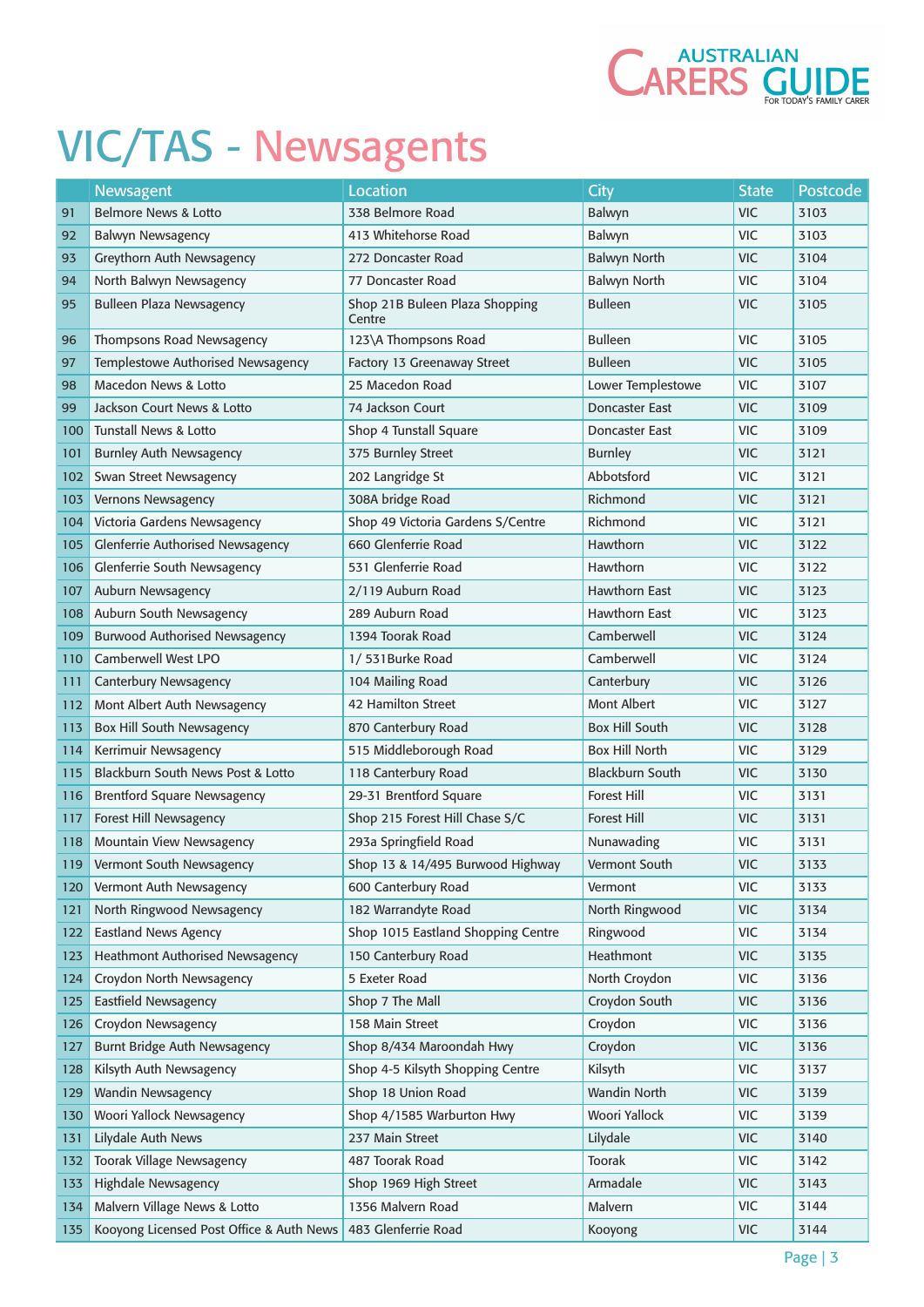

|     | Newsagent                               | <b>Location</b>                             | <b>City</b>                 | <b>State</b> | Postcode |
|-----|-----------------------------------------|---------------------------------------------|-----------------------------|--------------|----------|
| 136 | Malvern Lotto                           | 167 Glenferrie Road                         | Malvern                     | <b>VIC</b>   | 3144     |
| 137 | <b>Malvern Authorised Newsagency</b>    | 114 Glenferrie Road                         | Malvern                     | <b>VIC</b>   | 3144     |
| 138 | Caulfield Auth Newsagency               | 14 Derby Road                               | Caulfield East              | <b>VIC</b>   | 3145     |
| 139 | Darling Distribution                    | 207 Darling Road                            | East Malvern                | <b>VIC</b>   | 3145     |
| 140 | Press & Grocers CO.                     | 393 Wattletree Road                         | Malvern East                | <b>VIC</b>   | 3145     |
| 141 | Ashwood Newsagency                      | 503 Warrigal Road                           | Ashwood                     | <b>VIC</b>   | 3147     |
| 142 | Ashburton Auth Newsagency               | 168 High Street                             | Ashburton                   | <b>VIC</b>   | 3147     |
| 143 | <b>Chadstone Newsagency</b>             | 263 The Mall Chadstone Shopping<br>Centre   | Chadstone                   | <b>VIC</b>   | 3148     |
| 144 | Holmesglen Auth Newsagency              | 637 Warrigal Road                           | Holmesglen                  | <b>VIC</b>   | 3148     |
| 145 | Pinewood Auth Newsagency                | 59 The Centreway Pinewood Shopping<br>Ctr   | <b>Mount Waverley</b>       | <b>VIC</b>   | 3149     |
| 146 | The Glen Newsagency                     | Shop 2.65 The Glen Shopping Centre          | <b>Glen Waverley</b>        | <b>VIC</b>   | 3150     |
| 147 | Kingsway Authorised Newsagency          | Shop 4 / 39 Kingsway                        | <b>Glen Waverley</b>        | <b>VIC</b>   | 3150     |
| 148 | Wheelers Hill Newsagency                | Shop 30/200 Jells Road                      | <b>Wheelers Hill</b>        | <b>VIC</b>   | 3150     |
| 149 | East Burwood Newsagency                 | Shop 13 / 10-40 Burwood Highway             | East Burwood                | <b>VIC</b>   | 3151     |
| 150 | Wantirna South Studfield Newsagency     | 223 Stud Road                               | Wantirna South              | <b>VIC</b>   | 3152     |
| 151 | Wantirna Mall Newsagency & Post Office  | Shop 16 Wantirna Mall                       | Wantirna                    | <b>VIC</b>   | 3152     |
| 152 | <b>Bayswater Newsagency</b>             | Shp 6Mountain High S/CHigh ST               | Bayswater                   | <b>VIC</b>   | 3153     |
| 153 | Boronia Mall Newsagency                 | Shop 1 The Mall                             | <b>Boronia</b>              | <b>VIC</b>   | 3155     |
| 154 | Mountain Gate Newsagency & Tatts        | Shop 13 Mountain Gate Shop Centre           | <b>Ferntree Gully</b>       | <b>VIC</b>   | 3156     |
| 155 | <b>Upper Ferntree Gully Newsagency</b>  | Shop 3 Ferntree Plaza                       | <b>Upper Ferntree Gully</b> | <b>VIC</b>   | 3156     |
| 156 | <b>Upwey Newsagency</b>                 | 18 Main Street                              | Upwey                       | <b>VIC</b>   | 3158     |
| 157 | <b>Belgrave Newsagency</b>              | 1704 Burwood Hwy                            | <b>Belgrave</b>             | <b>VIC</b>   | 3160     |
| 158 | Orrong Road Authorised Agency           | 350 Orrong Road                             | North Caulfield             | <b>VIC</b>   | 3161     |
| 159 | South Caulfield Authorised Newsagency   | 928A Glenhuntly Road                        | Caulfield South             | <b>VIC</b>   | 3162     |
| 160 | <b>Glenhuntly News &amp; Lotto</b>      | 1164 Glenhuntly Road                        | Glenhuntly                  | <b>VIC</b>   | 3163     |
| 161 | Centrefield Newsagency                  | 939 Centre Road                             | East Bentleigh              | <b>VIC</b>   | 3165     |
| 162 | East Bentleigh Tatts & News             | 761 Centre Road                             | East Bentleigh              | <b>VIC</b>   | 3165     |
| 163 | Chesterville Auth Newsagency            | 299 Chesterville Road                       | <b>Bentleigh East</b>       | <b>VIC</b>   | 3165     |
| 164 | Huntingdale Newsagency & Tatts          | Shop 7-8/292 Huntingdale Road               | Huntingdale                 | <b>VIC</b>   | 3166     |
| 165 | Clayton Newsagency                      | 345 Clayton Road                            | Clayton                     | <b>VIC</b>   | 3168     |
| 166 | <b>Brandon Park Newsagency</b>          | Factory 6 / 54 Howleys road                 | Notting Hill                | <b>VIC</b>   | 3168     |
| 167 | Northvale Auth Newsagency               | 901 Springvale Road                         | Mulgrave                    | <b>VIC</b>   | 3170     |
| 168 | <b>Waverley Gardens Newsagency</b>      | Shop 42 Waverley Gardens Shopping<br>Centre | Mulgrave                    | <b>VIC</b>   | 3170     |
| 169 | Dingley Authorised Newsagency           | Shop 2/79 Centre Dandenong Rd               | Dingley Village             | <b>VIC</b>   | 3172     |
| 170 | Southvale Newsagency                    | 565 Springvale Road                         | Springvale South            | <b>VIC</b>   | 3172     |
| 171 | Michael's Fresh Food Market Keysborough | 466 Cheltenham Road                         | Keysborough                 | <b>VIC</b>   | 3173     |
| 172 | Noble Park Newsagency                   | 22 Douglas Street                           | Noble Park                  | <b>VIC</b>   | 3174     |
| 173 | Lonsdale Authorised Newsagency          | 16 Sunnyside Ave                            | Dandenong                   | <b>VIC</b>   | 3175     |
| 174 | Scoresby Authorised Newsagency          | 14 Darryl Street                            | Scoresby                    | <b>VIC</b>   | 3179     |
| 175 | Knoxfield Newsagency                    | 1597 Ferntree Gully Road                    | Knoxfield                   | <b>VIC</b>   | 3180     |
| 176 | Carlisle Newsagency                     | 143 Carlisle St                             | Balaclava                   | <b>VIC</b>   | 3183     |
| 177 | <b>GLK Elsterwick</b>                   | 444 Glenhuntly Road                         | Elsternwick                 | <b>VIC</b>   | 3185     |
| 178 | North Brighton Newsagency               | 324 Bay Street                              | <b>Brighton North</b>       | <b>VIC</b>   | 3186     |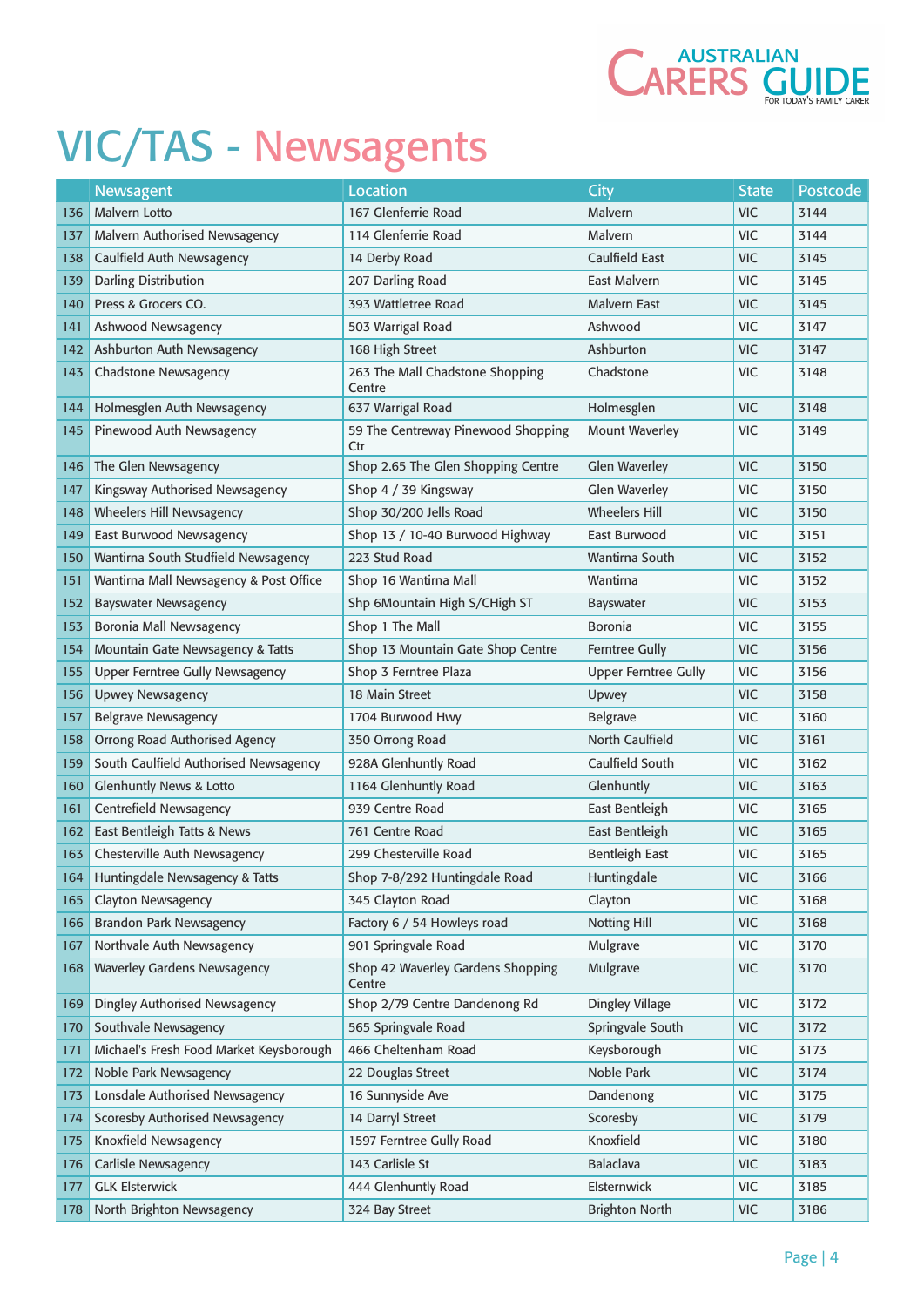

|            | Newsagent                           | <b>Location</b>                             | City                  | <b>State</b> | <b>Postcode</b> |
|------------|-------------------------------------|---------------------------------------------|-----------------------|--------------|-----------------|
| 179        | Middle Brighton Newsagency          | 75-77 Church Street                         | Middle Brighton       | <b>VIC</b>   | 3186            |
| 180        | Brighton Beach Auth Newsagency      | 119 Were Street                             | <b>Brighton Beach</b> | <b>VIC</b>   | 3186            |
| 181        | <b>East Brighton Newsagency</b>     | 613 Hampton Street                          | <b>Brighton</b>       | <b>VIC</b>   | 3186            |
| 182        | Gardenvale Newsagency               | 168 Martin Street                           | <b>Brighton</b>       | <b>VIC</b>   | 3186            |
| 183        | Hampton Authorised Newsagency       | 345 - 347 Hampton Street                    | Hampton               | <b>VIC</b>   | 3188            |
| 184        | Hampton East Newsagency             | 412 Bluff Road                              | <b>East Hampton</b>   | <b>VIC</b>   | 3188            |
| 185        | Sandringham Newsagency              | Shop 5/18-34 Station Street                 | Sandringham           | <b>VIC</b>   | 3191            |
| 186        | Cheltenham Newsagency               | 332-334 Charman Road                        | Cheltenham            | <b>VIC</b>   | 3192            |
| 187        | <b>Black Rock Newsagency</b>        | 606 Balcombe Road                           | <b>Black Rock</b>     | <b>VIC</b>   | 3193            |
| 188        | <b>Mentone Newsagency</b>           | 24 - 26Como Parade                          | Mentone               | <b>VIC</b>   | 3194            |
| 189        | Aspendale Authorised Newsagency     | <b>129 Station Street</b>                   | Aspendale             | <b>VIC</b>   | 3195            |
| 190        | Warren Village Newsagency           | 87 Warren Road                              | Mordialloc            | <b>VIC</b>   | 3195            |
| 191        | Parkdale News Tatts & Post Office   | 238 Como Parade West                        | Parkdale              | <b>VIC</b>   | 3195            |
| 192        | Chelsea Newsagency                  | 403 Nepean Highway                          | Chelsea               | <b>VIC</b>   | 3196            |
| 193        | <b>Edithvale Newsagency</b>         | 253 Nepean Highway                          | Edithvale             | <b>VIC</b>   | 3196            |
| 194        | CarrumNewsagency                    | <b>514 Station Street</b>                   | Carrum                | <b>VIC</b>   | 3197            |
| 195        | Seaford Newsagency & Lotto          | 124 Nepean Highway                          | Seaford               | <b>VIC</b>   | 3198            |
| 196        | Foot St SubNews / Lotto             | 47 Foot Street                              | Frankston             | <b>VIC</b>   | 3199            |
| 197        | <b>Bayside News &amp; Tatts</b>     | Level 2 Shop 200 Bayside Shopping<br>Centre | Frankston             | <b>VIC</b>   | 3199            |
| 198        | <b>Beach Street Newsagency</b>      | 237 Beach Street                            | Frankston East        | <b>VIC</b>   | 3199            |
| 199        | <b>Carrum Downs Newsagency</b>      | Shop 13/100 Hall Road                       | <b>Carrum Downs</b>   | <b>VIC</b>   | 3201            |
| <b>200</b> | <b>Ballarto Road News and Lotto</b> | Shop 11/335 Ballarto Rd                     | <b>Carrum Downs</b>   | <b>VIC</b>   | 3201            |
| 201        | The News Centre                     | 395 Centre Road                             | Bentleigh             | <b>VIC</b>   | 3204            |
| 202        | Bentleigh Authorised Newsagency     | 359 Centre Road                             | Bentleigh             | <b>VIC</b>   | 3204            |
| 203        | <b>Ormond News &amp; Lotto</b>      | 497 North Road                              | Ormond                | <b>VIC</b>   | 3204            |
| 204        | Patterson Auth Newsagency           | 51-53 Patterson Road                        | Bentleigh             | <b>VIC</b>   | 3204            |
| 205        | Elwood Newsagency & Lotto           | 103 Ormond Road                             | South Melbourne       | <b>VIC</b>   | 3205            |
| 206        | Middle Park Newsagency              | 16 Armstrong Street                         | Middle Park           | <b>VIC</b>   | 3206            |
| 207        | Port Melbourne News & Lotto         | 192 Bay Street                              | Port Melbourne        | <b>VIC</b>   | 3207            |
| 208        | Lara Authorised Newsagency          | 44 The Centreway                            | Lara                  | <b>VIC</b>   | 3212            |
| 209        | <b>Unitd Corio</b>                  | 10 Labuan Sq.                               | Norlane               | <b>VIC</b>   | 3214            |
| 210        | Rippleside LPO Lotto & News         | 185 Melbourne Road                          | North Geelong         | <b>VIC</b>   | 3215            |
| 211        | <b>Bell Park Newsagency</b>         | 21-23 Milton Street                         | <b>Bell Park</b>      | <b>VIC</b>   | 3215            |
| 212        | Grovedale News Lotto & Post         | 2/19 Capital Drive                          | Grovedale             | <b>VIC</b>   | 3216            |
| 213        | Highton Authorised Newsagency       | 7 Bellevue Avenue                           | Highton               | <b>VIC</b>   | 3216            |
| 214        | East Geelong Newsagency Pty Ltd     | 78a Garden Street                           | <b>East Geelong</b>   | <b>VIC</b>   | 3219            |
| 215        | Newcomb Newsagency                  | 110 Bellerine Highway                       | Newcomb               | <b>VIC</b>   | 3219            |
| 216        | <b>Geelong News Distribution</b>    | 38 Lambert Avenue                           | Newtown               | <b>VIC</b>   | 3220            |
| 217        | <b>Dymocks Geelong City</b>         | Shop 1180 Westfield Shopping Centre         | Geelong               | <b>VIC</b>   | 3220            |
| 218        | <b>Drysdale Newsagency</b>          | 12-14High Street                            | Drysdale              | <b>VIC</b>   | 3222            |
| 219        | Portarlington Tatts & News          | 1/60 Newcombe St                            | Portarlington         | <b>VIC</b>   | 3223            |
| 220        | News Extra Leopold                  | Shop 48 641-659 Bellarine Hwy               | Leopold               | <b>VIC</b>   | 3224            |
| 221        | Point Lonsdale Post Office and News | 99 Point Lonsdale Road                      | Point Lonsdale        | <b>VIC</b>   | 3225            |
| 222        | Queenscliff Village News            | 72 Hesse Street                             | Queenscliff           | <b>VIC</b>   | 3225            |
| 223        | <b>Torquay Newsagency</b>           | 20 Gilbert Street                           | Torquay               | <b>VIC</b>   | 3228            |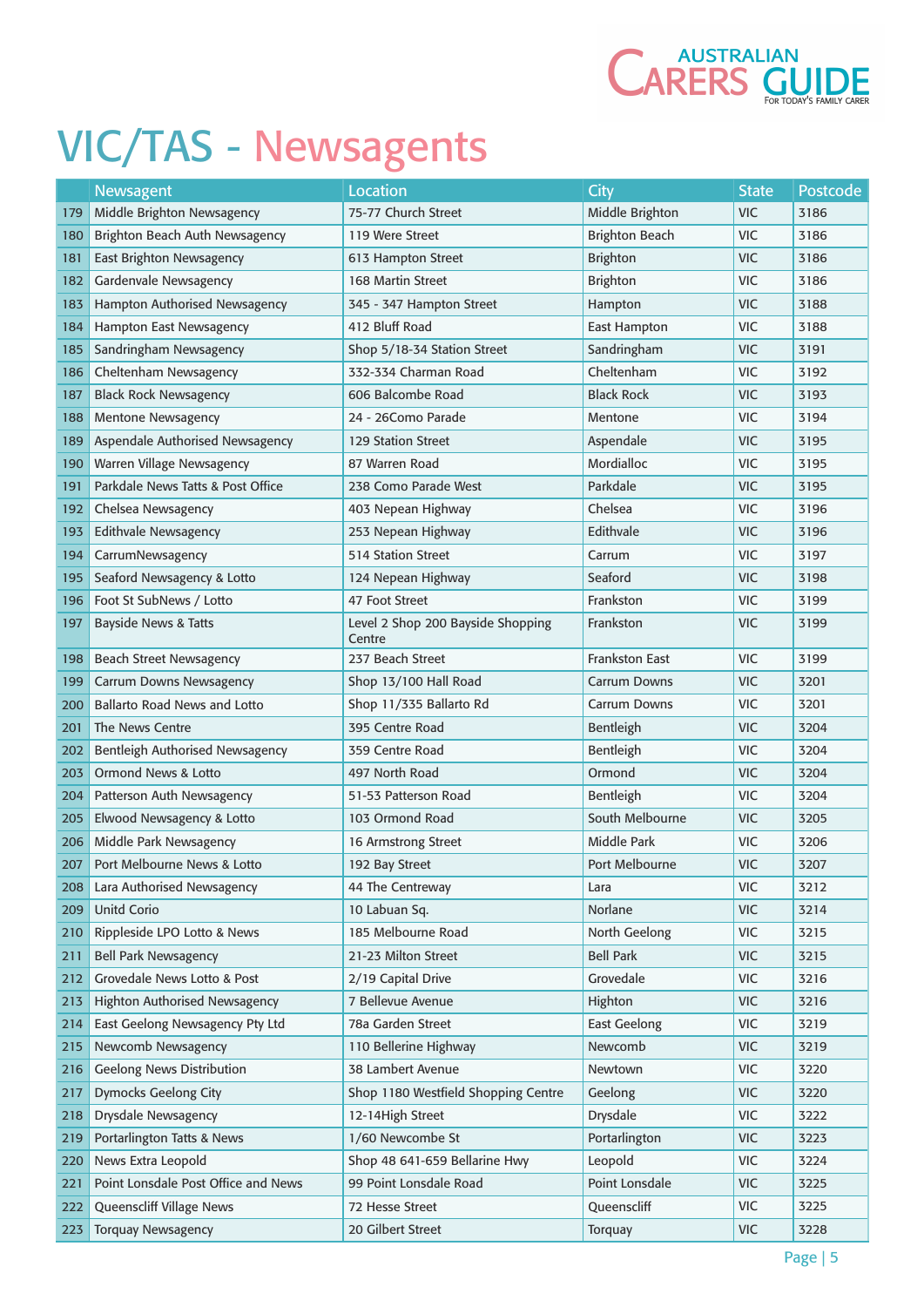

|     | Newsagent                           | <b>Location</b>                            | City                 | <b>State</b> | Postcode |
|-----|-------------------------------------|--------------------------------------------|----------------------|--------------|----------|
| 224 | Anglesea News & Lotto               | 89 Great Ocean Road                        | Anglesea             | <b>VIC</b>   | 3230     |
| 225 | Aireys Inlet General Store          | 40 Great Ocean Road                        | Aireys Inlet         | <b>VIC</b>   | 3231     |
| 226 | <b>Moriac General Store</b>         | 561 Cape Otway Road                        | <b>Moriac</b>        | <b>VIC</b>   | 3240     |
| 227 | Elliminyt Mini Mart                 | 169 Main Street                            | Elliminyt            | <b>VIC</b>   | 3250     |
| 228 | <b>Blanes Auth Newsagency</b>       | 164 Murray Street                          | Colac                | <b>VIC</b>   | 3250     |
| 229 | <b>Colac West Newsagency</b>        | 420 Murray Street                          | <b>Colac West</b>    | <b>VIC</b>   | 3250     |
| 230 | Camperdown Auth Newsagency          | 211 Manifold Street                        | Camperdown           | <b>VIC</b>   | 3260     |
| 231 | <b>Terang Newsagency</b>            | 84 High Street                             | Terang               | <b>VIC</b>   | 3264     |
| 232 | Settlement S/M & Simpson Newsagency | <b>Barramul Street</b>                     | Simpson              | <b>VIC</b>   | 3266     |
| 233 | Timboon Authorised Newsagency       | 41 Main Road                               | Timboon              | <b>VIC</b>   | 3268     |
| 234 | Port Campbell Shopping              | 23 Lord Street                             | Port Campbell        | <b>VIC</b>   | 3269     |
| 235 | Mortlake Newsagency                 | 93 Dunlop Street                           | Mortlake             | <b>VIC</b>   | 3272     |
| 236 | <b>TC &amp; JL Bertrand</b>         | 71 Drummond Street                         | Dennington           | <b>VIC</b>   | 3280     |
| 237 | Timor Street Auth Newsagency        | 166 Timor Street                           | Warrnambool          | <b>VIC</b>   | 3280     |
| 238 | Warrnambool Nextra                  | 145 Koroit Street                          | Warrnambool          | <b>VIC</b>   | 3280     |
| 239 | <b>Gateway Newsagency</b>           | Shop 37 Raglan Parade                      | Warrnambool          | <b>VIC</b>   | 3280     |
| 240 | Koroit Newsagency                   | 129 Commercial Road                        | Koroit               | <b>VIC</b>   | 3282     |
| 241 | Port Fairy Newsagency               | 68 Sackville Street                        | Port Fairy           | <b>VIC</b>   | 3284     |
| 242 | Slade's Hamilton Newsagency & Lotto | 150 - 152 Gray Street                      | Hamilton             | <b>VIC</b>   | 3300     |
| 243 | <b>Beattie's Newsagency</b>         | 147 Gray Street                            | Hamilton             | <b>VIC</b>   | 3300     |
| 244 | <b>Heywood Newsagency</b>           | 59 Edgar Street                            | Heywood              | <b>VIC</b>   | 3304     |
| 245 | E Davis & Sons Pty Ltd              | 112 Percy Street                           | Portland             | <b>VIC</b>   | 3305     |
| 246 | <b>Portland Newsagency</b>          | 51 Percy Street                            | Portland             | <b>VIC</b>   | 3305     |
| 247 | SW & E P Faroe                      | 77 Henty Street                            | Casterton            | <b>VIC</b>   | 3311     |
| 248 | <b>Inverleigh Store</b>             | 12 High Street                             | Inverleigh           | <b>VIC</b>   | 3321     |
| 249 | Lismore Newsagency                  | 35-39 High Street                          | Lismore              | <b>VIC</b>   | 3324     |
| 250 | Bannockburn Newsagency              | Shop 12/6 High Street                      | Bannockburn          | <b>VIC</b>   | 3331     |
| 251 | Newsxpress Melton                   | Shop 102TWoodgrove Shopping Centre         | Melton               | <b>VIC</b>   | 3337     |
| 252 | <b>Bacchus Marsh Newsagency</b>     | 138 Main Street                            | <b>Bacchus Marsh</b> | <b>VIC</b>   | 3340     |
| 253 | Nextra Bridge Mall Newsagency       | 68 - 70 Bridge Mall                        | <b>Ballarat</b>      | VIC          | 3350     |
| 254 | Midvale News Post and Lotto         | 1/1174 Geelong Road                        | <b>Mount Clear</b>   | <b>VIC</b>   | 3350     |
| 255 | Nextra Wendouree Village News       | Shop T 75 Stockland Wendouree S/<br>Centre | <b>Ballarat</b>      | <b>VIC</b>   | 3350     |
| 256 | <b>Williams Newsagency</b>          | 917 Sturt Street                           | <b>Ballarat</b>      | <b>VIC</b>   | 3350     |
| 257 | Bargains on Parade                  | 1215a Howitt Street                        | Wendouree            | <b>VIC</b>   | 3355     |
| 258 | Mid City Newspapers                 | Unit 3 / 55 Heinz Road                     | Delacombe            | <b>VIC</b>   | 3356     |
| 259 | <b>Buninyong General Store</b>      | 501 Warrenheip Street                      | <b>Buninyong</b>     | <b>VIC</b>   | 3357     |
| 260 | Skipton Roadhouse & Newsagency      | 44 Montgomery Street                       | Skipton              | <b>VIC</b>   | 3361     |
| 261 | Creswick Auth Newsagency            | 65 Albert Street                           | Creswick             | <b>VIC</b>   | 3363     |
| 262 | <b>Clunes Newsagency</b>            | 49 Fraser Street                           | Clunes               | <b>VIC</b>   | 3370     |
| 263 | <b>Beaufort Newsagency</b>          | 66-68 Neill Street                         | <b>Beaufort</b>      | <b>VIC</b>   | 3373     |
| 264 | <b>Ararat Newsagency</b>            | 98 Barkly Street                           | Ararat               | <b>VIC</b>   | 3377     |
| 265 | Harris' Newsagency                  | 150 Barkly Street                          | Ararat               | <b>VIC</b>   | 3377     |
| 266 | Willaura Newsagency                 | 84 Main Street                             | Willaura             | <b>VIC</b>   | 3379     |
| 267 | Stawell Newsagency                  | 116 Main Street                            | Stawell              | <b>VIC</b>   | 3380     |
| 268 | Rupanyup Newsagency                 | 1 Cromie Street                            | Rupanyup             | <b>VIC</b>   | 3388     |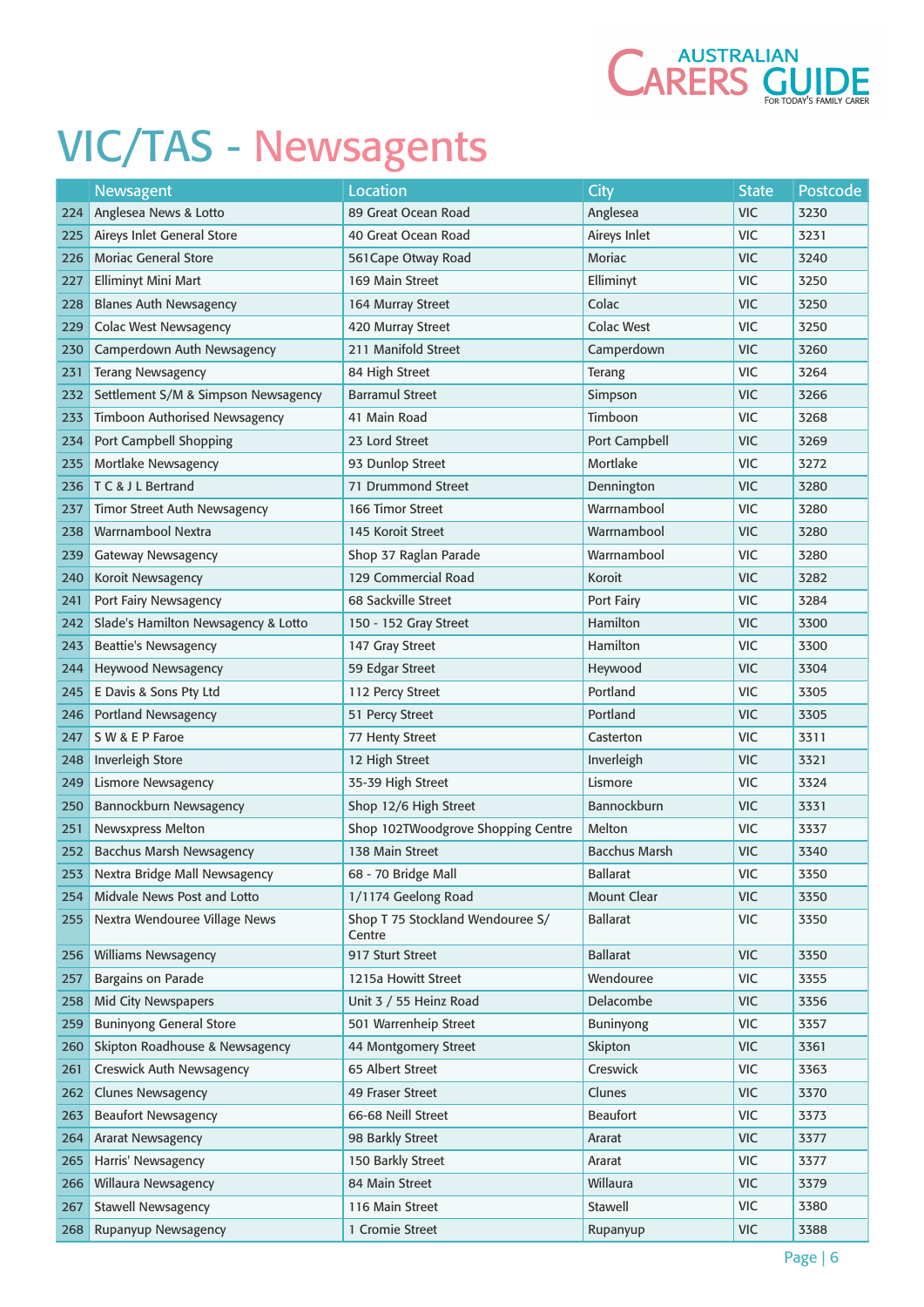

|     | Newsagent                             | <b>Location</b>                             | <b>City</b>           | <b>State</b> | <b>Postcode</b> |
|-----|---------------------------------------|---------------------------------------------|-----------------------|--------------|-----------------|
| 269 | Murtoa Newsagency & LPO               | 58 Mcdonald Street                          | <b>Murtoa</b>         | <b>VIC</b>   | 3390            |
| 270 | Warracknabeal Newsagency              | 63-65 Scott Street                          | Warracknabeal         | <b>VIC</b>   | 3393            |
| 271 | Hopetown Newsagency                   | 81 Lascelles St                             | Hopetoun              | <b>VIC</b>   | 3396            |
| 272 | Horsham Newsagency                    | 42 Pynsent Street                           | Horsham               | <b>VIC</b>   | 3400            |
| 273 | Natimuk Auth Newsagency               | 81 Main Street                              | <b>Natimuk</b>        | <b>VIC</b>   | 3409            |
| 274 | Goroke Auth Newsagency                | C/o - BP Service Station                    | Goroke                | <b>VIC</b>   | 3412            |
| 275 | Martin Keller Rainbow Newsagency      | 43 Federal Street                           | Rainbow               | <b>VIC</b>   | 3424            |
| 276 | Nextra Sunbury Newsagency             | 14 Brook Street                             | Sunbury               | <b>VIC</b>   | 3429            |
| 277 | NewsXpress Sunbury Square             | Shop 22-23 Sunbury Square                   | Sunbury               | <b>VIC</b>   | 3429            |
| 278 | <b>Riddells Creek Post &amp; News</b> | Shop 2 / 80 Main Road                       | <b>Riddells Creek</b> | <b>VIC</b>   | 3431            |
| 279 | Romsey Supa IGA                       | Shop 12 / 107 Main Street                   | Romsey                | <b>VIC</b>   | 3434            |
| 280 | <b>Lancefield Corner Store</b>        | 18 High Street                              | Lancefield            | <b>VIC</b>   | 3435            |
| 281 | <b>Gisborne Newsagency</b>            | Shop 20 Gisborne Village Shopping<br>Centre | Gisborne              | <b>VIC</b>   | 3437            |
| 282 | Macedon Newsagency & LPO              | 25 Victoria Street                          | Macedon               | <b>VIC</b>   | 3440            |
| 283 | <b>Woodend Newsagency</b>             | 101 High Street                             | Woodend               | <b>VIC</b>   | 3442            |
| 284 | <b>Malmsbury General Store</b>        | 87 Mollison Street                          | Malmsbury             | <b>VIC</b>   | 3446            |
| 285 | <b>Castlemaine News &amp; Lotto</b>   | Shop 1/45 Mostyn Street                     | Castlemaine           | <b>VIC</b>   | 3450            |
| 286 | Daylesford Newsagency                 | <b>45 Vincent Street</b>                    | Daylesford            | <b>VIC</b>   | 3460            |
| 287 | Maldon Newsagency                     | <b>56 Main Street</b>                       | Maldon                | <b>VIC</b>   | 3463            |
| 288 | Maryborough Newsagency                | 192 High Street                             | Maryborough           | <b>VIC</b>   | 3465            |
| 289 | Avoca Newsagency                      | 160A High Street                            | Avoca                 | <b>VIC</b>   | 3467            |
| 290 | ST Arnaud Newsagency                  | <b>St Arnaud Newsagency</b>                 | <b>St Arnaud</b>      | <b>VIC</b>   | 3478            |
| 291 | Donald Authorised Newsagency          | 37 Wood Street                              | Donald                | <b>VIC</b>   | 3480            |
| 292 | <b>Birchip Newsagency</b>             | 53 Cummings Avenue                          | <b>Birchip</b>        | <b>VIC</b>   | 3483            |
| 293 | <b>Ouyen Newsagency</b>               | 31 Oke Street                               | Ouyen                 | <b>VIC</b>   | 3490            |
| 294 | Red Cliffs Newsagency                 | 42 Indi Avenue                              | <b>Red Cliffs</b>     | <b>VIC</b>   | 3496            |
| 295 | Irymple Newsagency                    | 2109 Fifteenth St                           | Irymple               | <b>VIC</b>   | 3498            |
| 296 | Klemm'S Authorised Newsagency         | 53 Langtree Mall                            | Mildura               | <b>VIC</b>   | 3500            |
| 297 | PJ's Newsagency                       | 210 Deakin Avenue                           | Mildura               | <b>VIC</b>   | 3500            |
| 298 | Mildura Newsagency & Lotto            | 71 Langtree Avenue                          | Mildura               | <b>VIC</b>   | 3500            |
| 299 | InglewoodNewsagency                   | 30-36 Brooke Street                         | Inglewood             | <b>VIC</b>   | 3517            |
| 300 | Heathcote Post Office and Gifts       | 69 High Street                              | Heathcote             | <b>VIC</b>   | 3523            |
| 301 | <b>Charlton Authorised Newsagency</b> | 69 High Street                              | Charlton              | <b>VIC</b>   | 3525            |
| 302 | <b>Wycheproof Newsagency</b>          | 310 Broadway                                | Wycheproof            | <b>VIC</b>   | 3527            |
| 303 | Sealake Foodworks                     | 65 Best Street                              | Sea Lake              | <b>VIC</b>   | 3533            |
| 304 | <b>City Central Newsagency</b>        | 5 Queen Street                              | Bendigo               | <b>VIC</b>   | 3550            |
| 305 | <b>Bendigo Centre Newsagency</b>      | Shop10A The Bendigo Centre                  | Bendigo               | <b>VIC</b>   | 3550            |
| 306 | Market News Bendigo                   | Shop 14 Bendigo Marketplace                 | Bendigo               | <b>VIC</b>   | 3550            |
| 307 | <b>Huntly Newsagency</b>              | 617 Midland Highway                         | Huntly                | <b>VIC</b>   | 3551            |
| 308 | Golden Square Newsagency              | 303 High St                                 | Golden Square         | <b>VIC</b>   | 3555            |
| 309 | Eaglehawk Newsagency                  | 27-29 High St                               | Eaglehawk             | <b>VIC</b>   | 3556            |
| 310 | Elmore Auth Newsagency                | 46 Railway Place                            | Elmore                | <b>VIC</b>   | 3558            |
| 311 | Rochester Newsagency                  | 8 Gillies Street                            | Rochester             | <b>VIC</b>   | 3561            |
| 312 | <b>Echuca Authorised Newsagency</b>   | 161 Hare Street                             | Echuca                | <b>VIC</b>   | 3564            |
| 313 | Cohuna Papers Plus                    | 57 King George Street                       | Cohuna                | <b>VIC</b>   | 3568            |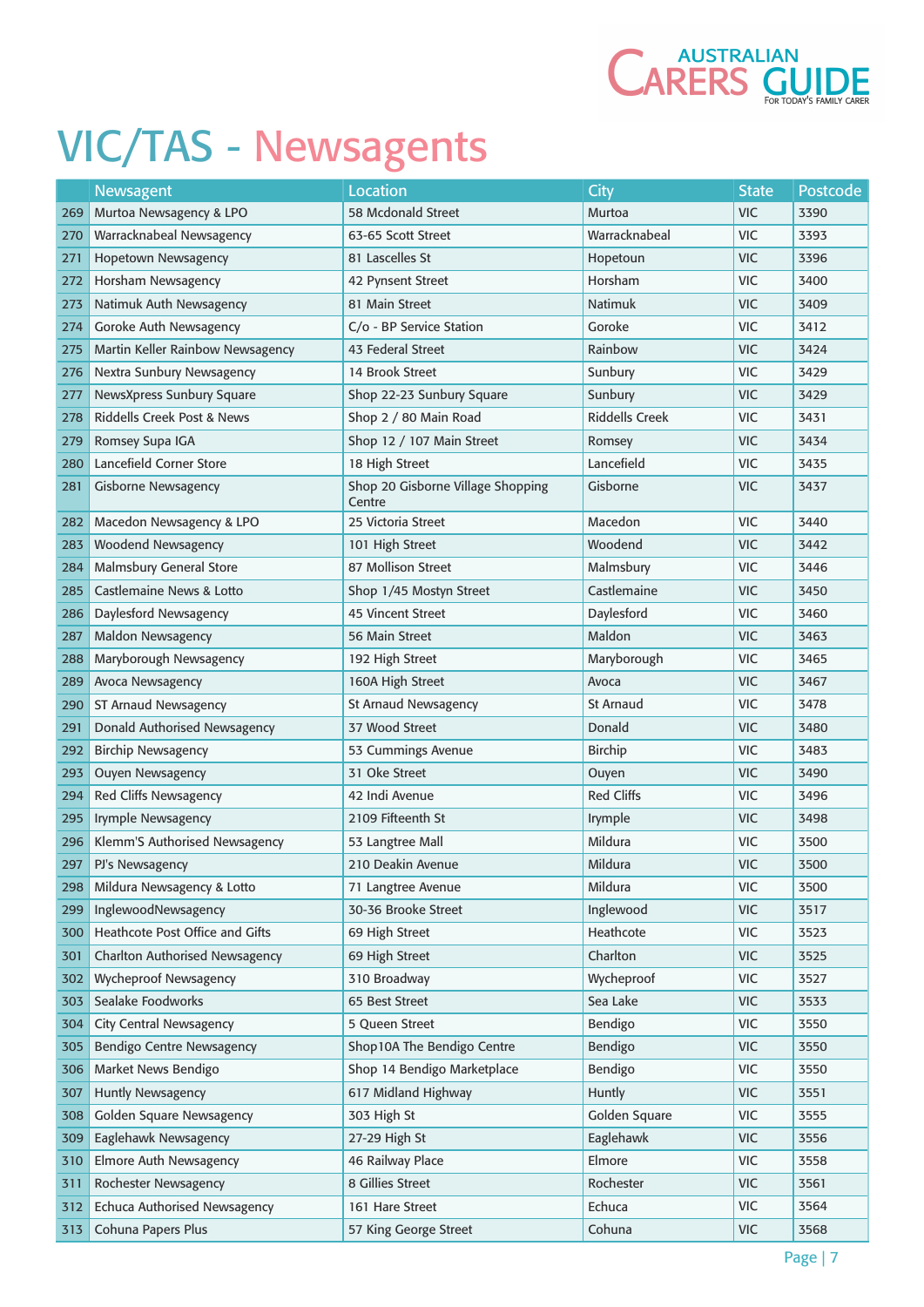

|     | Newsagent                             | <b>Location</b>            | City                | <b>State</b> | Postcode |
|-----|---------------------------------------|----------------------------|---------------------|--------------|----------|
| 314 | <b>Pyramid Hill Newsagency</b>        | 12/14 Kelly Street         | <b>Pyramid Hill</b> | <b>VIC</b>   | 3575     |
| 315 | Walkers IGA- Kerang                   | <b>60A Victoria Street</b> | Kerang              | <b>VIC</b>   | 3579     |
| 316 | Swan Hill Newsagency                  | 212 Campbell Street        | Swan Hill           | <b>VIC</b>   | 3585     |
| 317 | Piangil General Store                 | 82 Murray Street           | Piangil             | <b>VIC</b>   | 3597     |
| 318 | Nagambie Authorised Newsagency        | 310 High Street            | Nagambie            | <b>VIC</b>   | 3608     |
| 319 | <b>Murchison Newsagency</b>           | 33 Stevenson Street        | Murchison           | <b>VIC</b>   | 3610     |
| 320 | <b>Tatura Newsagency</b>              | 138 Hogan Street           | Tatura              | <b>VIC</b>   | 3616     |
| 321 | Merrigum Newsagency                   | 130 Waverley Avenue        | Merrigum            | <b>VIC</b>   | 3618     |
| 322 | Kyabram Authorised Newsagency         | 177 Allan Street           | Kyabram             | <b>VIC</b>   | 3620     |
| 323 | Tongala Newsagency                    | 88 Mangan Street           | Tongala             | <b>VIC</b>   | 3621     |
| 324 | <b>Stanhope Post Office</b>           | 34 Birdwood Avenue         | Stanhope            | <b>VIC</b>   | 3623     |
| 325 | Mooroopna Auth Newsagency             | 84 McLennan Street         | Mooroopna           | <b>VIC</b>   | 3629     |
| 326 | <b>Goulburn Valley Newsagency</b>     | 330 Wyndham Street         | Shepparton          | <b>VIC</b>   | 3630     |
| 327 | Lovell'S Shepparton Newsagency        | 246 Wyndham Street         | Shepparton          | <b>VIC</b>   | 3630     |
| 328 | Numurkah Newsagents                   | <b>76 Melville Street</b>  | Numurkah            | <b>VIC</b>   | 3636     |
| 329 | Cobram Newsagency                     | 43-45 Bank St              | Cobram              | <b>VIC</b>   | 3644     |
| 330 | Avenel Newsagency                     | 2 Longwood Road            | Avenel              | <b>VIC</b>   | 3664     |
| 331 | Euroa Newsagency                      | 61 Binney Street           | Euroa               | <b>VIC</b>   | 3666     |
| 332 | Benalla Auth Newsagency Pty Ltd       | 45 Bridge Street           | Benalla             | <b>VIC</b>   | 3672     |
| 333 | Glenrowan PO & Newsagency             | Shop 1 33 Gladstone Street | Glenrowan           | <b>VIC</b>   | 3675     |
| 334 | Edgars Books & News                   | 55 Murphy Street           | Wangaratta          | <b>VIC</b>   | 3677     |
| 335 | Wangaratta Newsagency                 | 65 Reid Street             | Wangaratta          | <b>VIC</b>   | 3677     |
| 336 | Yarrunga Auth Newsagency              | 51 Vincent Road            | Wangaratta          | <b>VIC</b>   | 3677     |
| 337 | Milawa Post Newsagency                | <b>Snow Road</b>           | Milawa              | <b>VIC</b>   | 3678     |
| 338 | Rutherglen News and Lotto             | 128-130 Main Street        | Rutherglen          | <b>VIC</b>   | 3685     |
| 339 | Barnawartha LPO & Newsagency          | 37 High Street             | Barnawartha         | <b>VIC</b>   | 3688     |
| 340 | Mahony'S Newsagency                   | 168 High Street            | Wodonga             | <b>VIC</b>   | 3690     |
| 341 | Tawonga South Newsagency & Post Ofice | 221 Kiewa Valley Highway   | Tawonga South       | <b>VIC</b>   | 3698     |
| 342 | <b>Crisps Newsagency</b>              | 65 Towong Street           | Tallangatta         | <b>VIC</b>   | 3700     |
| 343 | Corryong Auth Newsagency              | 43-45 Hansen Street        | Corryong            | <b>VIC</b>   | 3707     |
| 344 | Eildon Foodworks                      | 18 Main Street             | Eildon              | <b>VIC</b>   | 3713     |
| 345 | Alexandra Newsagency & Lotto          | 82-84 Grant Street         | Alexandra           | <b>VIC</b>   | 3714     |
| 346 | Yea Authorised Newsagency             | 74 High Street             | Yea                 | <b>VIC</b>   | 3717     |
| 347 | <b>Bonnie Doon Central</b>            | Maroondah Highway          | <b>Bonnie Doon</b>  | <b>VIC</b>   | 3720     |
| 348 | Mansfield Authorised Newsagency       | 57-59High Street           | Mansfield           | <b>VIC</b>   | 3722     |
| 349 | Goughs Bay General Store              | Goughs Bay Road            | Goughs Bay          | <b>VIC</b>   | 3723     |
| 350 | Yarrawonga Auth Newsagency            | 81 Belmore Street          | Yarrawonga          | <b>VIC</b>   | 3730     |
| 351 | Moyhu General Store                   | 7-9 Byrne Street           | Moyhu               | <b>VIC</b>   | 3732     |
| 352 | Myrtleford Newsagency                 | 21 Clyde Street            | Myrtleford          | <b>VIC</b>   | 3737     |
| 353 | The Bright Newsagency                 | 28 Ireland Street          | <b>Bright</b>       | <b>VIC</b>   | 3741     |
| 354 | Beechworth Auth Newsagency            | 26-28 Camp Street          | Beechworth          | <b>VIC</b>   | 3747     |
| 355 | Yackandandah Books                    | 24 High Street             | Yackandandah        | <b>VIC</b>   | 3749     |
| 356 | Laurimar News & Lotto                 | Shop 8/95 Hazel Glen Drive | Doreen              | <b>VIC</b>   | 3754     |
| 357 | <b>Wallan Newsagency</b>              | Shop 6/55 High Street      | Wallan              | <b>VIC</b>   | 3756     |
| 358 | newsXpress Whittlesea                 | 45 Church Street           | Whittlesea          | <b>VIC</b>   | 3757     |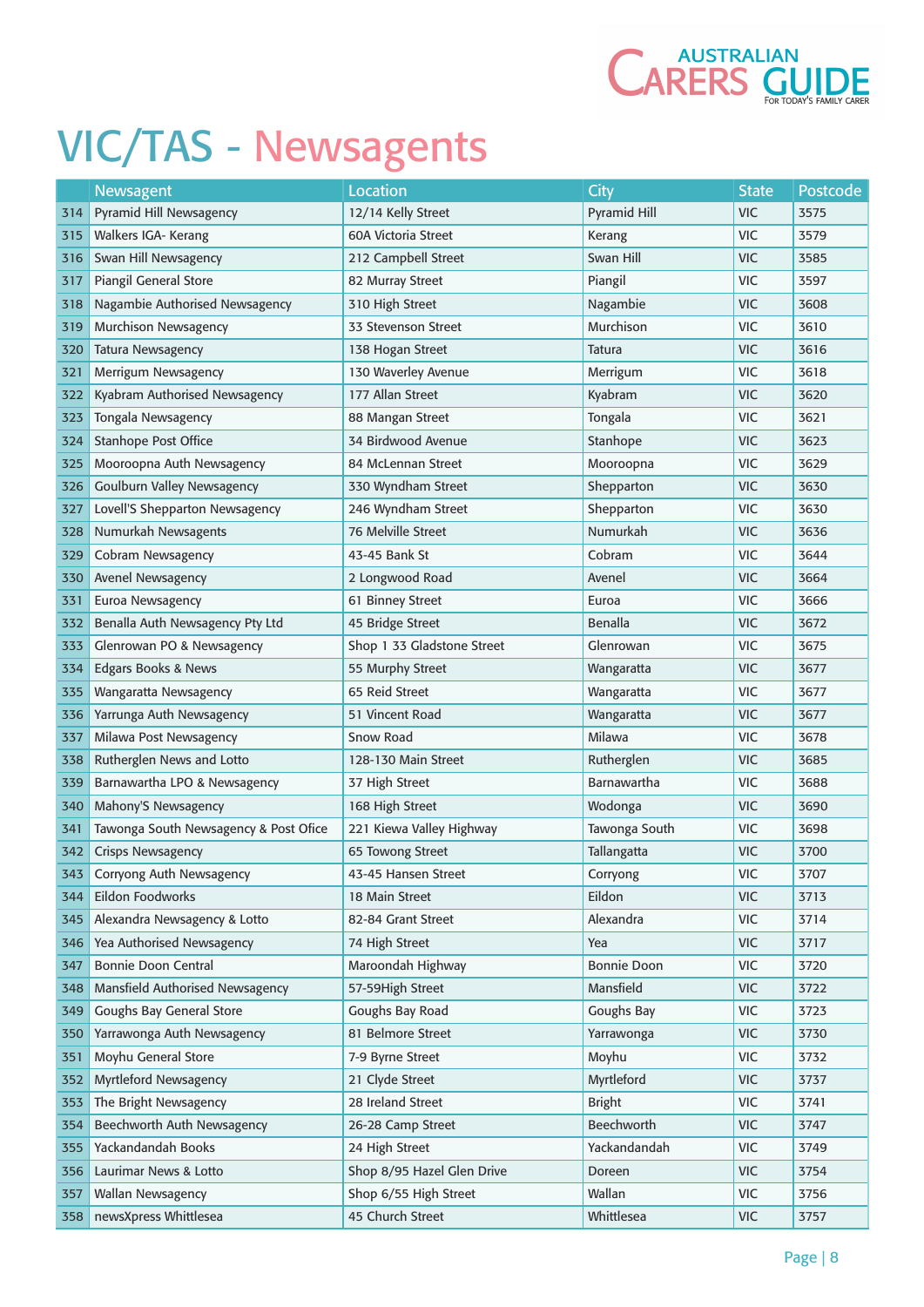

|       | Newsagent                                | <b>Location</b>                             | City                   | <b>State</b> | Postcode |
|-------|------------------------------------------|---------------------------------------------|------------------------|--------------|----------|
| 359   | Wandong Ipo news and Tatts               | 3 / 3272 Kilmore-Epping Road                | Wandong                | <b>VIC</b>   | 3758     |
| 360   | Foodworks Kinglake                       | 12 Whittlesea - Kinglake Road               | Kinglake               | <b>VIC</b>   | 3763     |
| 361   | Kilmore Authorised Newsagency            | 41 Sydney Street                            | Kilmore                | <b>VIC</b>   | 3764     |
| 362   | <b>Montrose News</b>                     | Shop 1/912 Mount Dandenong Tourist<br>Rd    | Montrose               | <b>VIC</b>   | 3765     |
| 363   | Coldstream LPO & Sub-Newsagency          | Shop 3/670-672 Maroondah Hwy                | Coldstream             | <b>VIC</b>   | 3770     |
| 364   | Yarra Glen Newsagency                    | 32 Bell Street                              | Yarra Glen             | <b>VIC</b>   | 3775     |
| 365   | <b>Healesville Newsagency</b>            | 195 Maroondah Highway                       | <b>Healesville</b>     | <b>VIC</b>   | 3777     |
| 366   | <b>Emerald Newsagency</b>                | 4 Kilvington Drive                          | Emerald                | <b>VIC</b>   | 3782     |
| 367   | Gembrook Auth Newsagency                 | 1/83 Main Street                            | Gembrook               | <b>VIC</b>   | 3783     |
| 368   | Olinda Hills Newsagency & General Store  | Attn: Mary Jie Wu                           | Olinda                 | <b>VIC</b>   | 3788     |
| 369   | Monbulk Authorised Newsagency            | <b>76 Main Street</b>                       | <b>Monbulk</b>         | <b>VIC</b>   | 3793     |
| 370   | Mt Evelyn Newsagency                     | 1A Wray Crescent                            | Mt Evelyn              | <b>VIC</b>   | 3796     |
| 371   | Yarra Junction Newsagency                | 94 B Main Road                              | <b>Yarra Junction</b>  | <b>VIC</b>   | 3797     |
| 372   | Endeavour Lotto & News                   | Shop 53-54 Endeavour Hills Shopping<br>Ctre | <b>Endeavour Hills</b> | <b>VIC</b>   | 3802     |
| 373   | Narre Warren Nth Licensed Post Office    | Shop 3/1 Oakview Blvd                       | Narre Warren North     | <b>VIC</b>   | 3804     |
| 374   | Narre Warren Newsagency                  | Shop 1 34 Webb Street                       | Narre Warren           | <b>VIC</b>   | 3805     |
| 375   | <b>Fountain Gate Newsagency</b>          | Kiosk 103A LevelWestfield Shopp Centre      | <b>Fountain Gate</b>   | <b>VIC</b>   | 3805     |
| 376   | Casey News & Lotto                       | Shop 156 Casey Central Shopping<br>Centre   | Narre Warren South     | <b>VIC</b>   | 3805     |
| 377   | Berwick Village Newsagency               | 29-31 High Street                           | <b>Berwick</b>         | <b>VIC</b>   | 3806     |
| 378   | Officer Newsagency / BP Officer Outbound | 65 Princes Freeway                          | Officer Eastbound      | <b>VIC</b>   | 3809     |
| 379   | <b>Burrows Newsagency &amp; Tatts</b>    | 93 Princes Way                              | Drouin                 | <b>VIC</b>   | 3818     |
| 380   | Warragul Newsagency                      | 43 Victoria Street                          | Warragul               | <b>VIC</b>   | 3820     |
| 381   | <b>Trafalgar Newsagency</b>              | 97 Princess Highway                         | Trafalgar              | <b>VIC</b>   | 3824     |
| 382   | Newborough Newsagency                    | 30 Rutherglen Road                          | Newborough             | <b>VIC</b>   | 3825     |
| 383   | <b>Yallourn North Foodworks</b>          | 42-44 North Road                            | Yallourn North         | <b>VIC</b>   | 3825     |
| 384   | Nextra Moe                               | Shop 2 1 1/ 3 Moore Street                  | Moe                    | <b>VIC</b>   | 3825     |
| 385   | <b>Neerim Junction General Store</b>     | 2969 Main Neerim Road                       | Neerim Junction        | <b>VIC</b>   | 3832     |
| 386 l | Morwell Auth Newsagency                  | 176 Commercial Road                         | Morwell                | <b>VIC</b>   | 3840     |
| 387   | ChurchillNewsagency                      | Shop 2Hazelwood Village Shopping<br>Cent.   | Churchill              | <b>VIC</b>   | 3842     |
| 388   | Seymour Street Newsagency                | 83 Seymour Street                           | Traralgon              | <b>VIC</b>   | 3844     |
| 389   | Traralgon Newsagency and Lotto           | 51-53 Franklin Street                       | Traralgon              | <b>VIC</b>   | 3844     |
| 390   | Sale Authorised Newsagency               | 308 - 310 Raymond Street                    | Sale                   | <b>VIC</b>   | 3850     |
| 391   | Loch Sport Supermarket                   | 46-52 Lake Street                           | Loch Sport             | <b>VIC</b>   | 3851     |
| 392   | <b>Heyfield News &amp; Tatts</b>         | 45 Temple Street                            | Heyfield               | <b>VIC</b>   | 3858     |
| 393   | <b>Newry Newsagency</b>                  | Main ST                                     | <b>Newry</b>           | <b>VIC</b>   | 3859     |
| 394   | Tinamba General Store                    | 2 Rosedale Maffra Road                      | Tinamba                | <b>VIC</b>   | 3859     |
| 395   | Maffra Authorised Newsagency             | Maffra Automotive                           | Maffra                 | <b>VIC</b>   | 3860     |
| 396   | Catherine Clark                          | 60 Tyers Street                             | Stratford              | <b>VIC</b>   | 3862     |
| 397   | NewsXpress Bairnsdale                    | 21 Bailey Street                            | Bairnsdale             | <b>VIC</b>   | 3875     |
| 398   | Main St Newsagency                       | 212 Main Street                             | Bairnsdale             | <b>VIC</b>   | 3875     |
| 399   | Paynesville Newsagency & Lotto           | 9 The Esplanade                             | Paynesville            | <b>VIC</b>   | 3880     |
| 400   | <b>Marlo General Store</b>               | 14 - 16 Argyle Parade                       | Marlo                  | <b>VIC</b>   | 3888     |
| 401   | <b>Orbost Authorised Newsagency</b>      | 136 Nicholson Street                        | Orbost                 | <b>VIC</b>   | 3888     |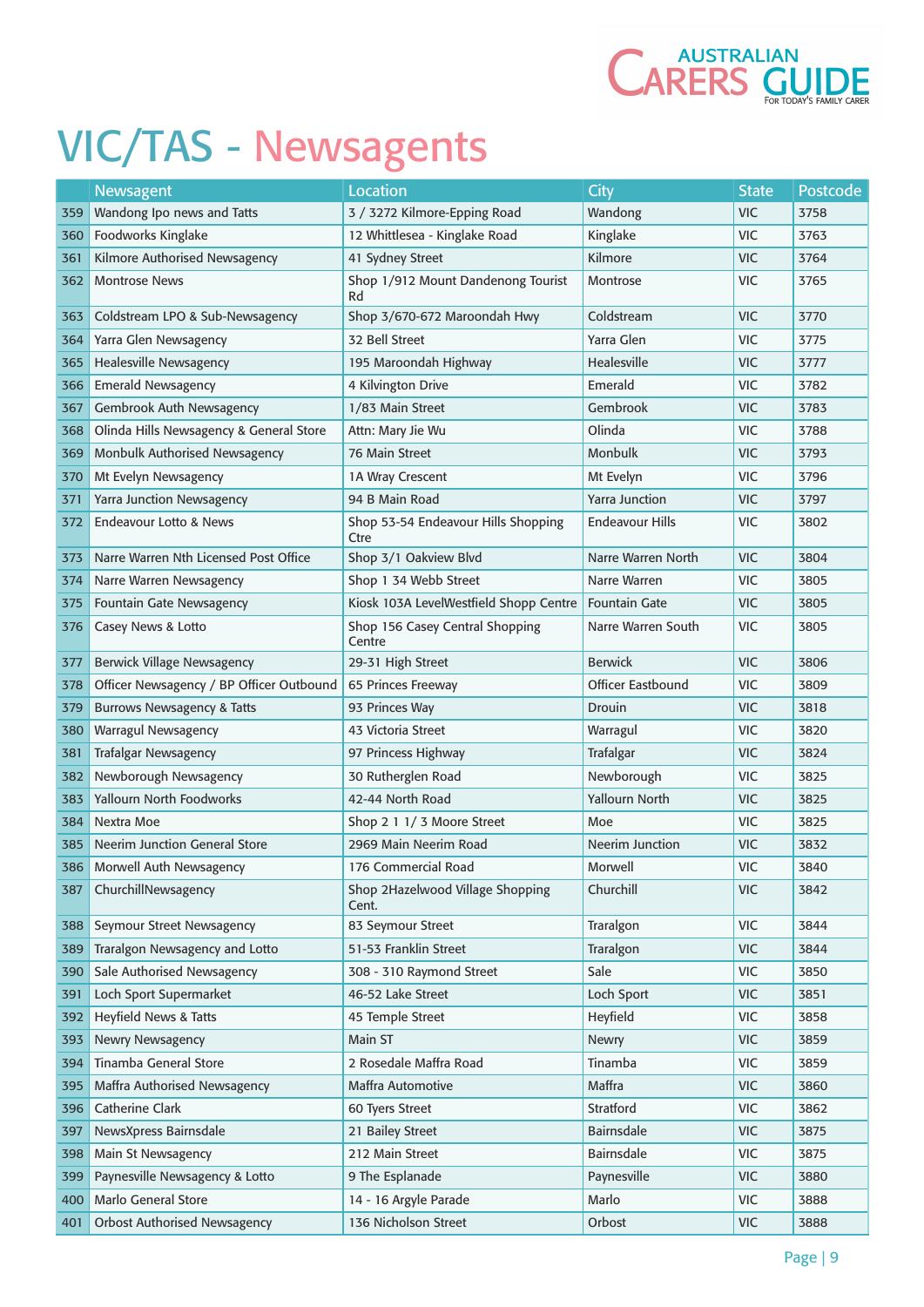

|     | Newsagent                                | Location                                    | City                   | <b>State</b> | Postcode |
|-----|------------------------------------------|---------------------------------------------|------------------------|--------------|----------|
| 402 | Swan Reach General Store                 | 2025 Princes Highway                        | Swan Reach             | <b>VIC</b>   | 3903     |
| 403 | Metung Village Store                     | 62 Metung Road                              | Metung                 | <b>VIC</b>   | 3904     |
| 404 | Lakes Entrance News                      | 297 The Esplanade                           | Lakes Entrance         | <b>VIC</b>   | 3909     |
| 405 | Young Street Newsagency                  | L12/381 MCCLELLAND DR                       | Langwarrin             | <b>VIC</b>   | 3910     |
| 406 | Pearcedale Newsagency & Lotto            | Shop 14 Baxter Tooradin Road                | Pearcedale             | <b>VIC</b>   | 3912     |
| 407 | <b>Baxter Newsagency</b>                 | 67 Grants Road (Storage Facility)           | Somerville             | <b>VIC</b>   | 3912     |
| 408 | Somerville News and Tatts                | Shop 24 Somerville Plaza                    | <b>West Somerville</b> | <b>VIC</b>   | 3912     |
| 409 | Cowes Newsagency VIC Pty Ltd             | 44-46 Thompson Avenue                       | Cowes                  | <b>VIC</b>   | 3922     |
| 410 | Newhaven Newsagency                      | Shop 4/8-10 Forrest Avenue                  | Newhaven               | <b>VIC</b>   | 3925     |
| 411 | San Remo Newsagency                      | 105 Marine Parade                           | San Remo               | <b>VIC</b>   | 3925     |
| 412 | <b>Balnarring Newsagency &amp; Lotto</b> | Shop 3/3050 Frankston Flinders Rd           | <b>Balnarring</b>      | <b>VIC</b>   | 3926     |
| 413 | Kunyung News PO & GeneralStore           | <b>4 Stewart Street</b>                     | <b>Mount Eliza</b>     | <b>VIC</b>   | 3930     |
| 414 | Mornington Auth Newsagency               | 97 Main Street                              | Mornington             | <b>VIC</b>   | 3931     |
| 415 | Inside Story Mornington                  | Shop 1-6 Mornington Village Shopping<br>Ctr | Mornington             | <b>VIC</b>   | 3931     |
| 416 | <b>Benton's Square News</b>              | Shop 26 Bentons Square Shopping<br>Centre   | Mornington             | <b>VIC</b>   | 3931     |
| 417 | MT Martha Auth Newsagency                | 2 Lochiel Avenue                            | Mount Martha           | <b>VIC</b>   | 3934     |
| 418 | Dromana Newsagency                       | 177 Point Nepean RD                         | Dromana                | <b>VIC</b>   | 3936     |
| 419 | Rosebud Authorised Newsagency            | 1083 Point Nepean Road                      | Rosebud                | <b>VIC</b>   | 3939     |
| 420 | Fish Creek General Store & Newsagency    | 25 Falls Road                               | <b>Fish Creek</b>      | <b>VIC</b>   | 3959     |
| 421 | Foster Newsagency (Foodworks)            | 37 Main Street                              | Foster                 | <b>VIC</b>   | 3960     |
| 422 | <b>Yanakie Licensed Store</b>            | 52 Main Street                              | Foster                 | <b>VIC</b>   | 3960     |
| 423 | Spooner A F & I A                        | 52 Stanley Street                           | Toora                  | <b>VIC</b>   | 3962     |
| 424 | <b>Alberton General Store</b>            | <b>Cnr Tumbull &amp; Bank Streets</b>       | Alberton               | <b>VIC</b>   | 3971     |
| 425 | Yarram Authorised Newsagency             | 197 Commercial Road                         | Yarram                 | <b>VIC</b>   | 3971     |
| 426 | <b>Cranbourne Park News</b>              | Shop 158 Cranbourne Park Shopping<br>Centre | Cranbourne             | <b>VIC</b>   | 3977     |
| 427 | Cranbourne Auth Newsagency               | 105 High Street                             | Cranbourne             | <b>VIC</b>   | 3977     |
| 428 | Thompson Parkway Newsagency              | Shop 5 Thompson Parkway Shopping<br>Centre  | Cranbourne             | <b>VIC</b>   | 3977     |
| 429 | <b>Tooradin News</b>                     | 92 South Gippsland Highway                  | Tooradin               | <b>VIC</b>   | 3980     |
| 430 | <b>Grantville Newsagency</b>             | Shop 2 / 1501 Bass Highway                  | Grantville             | <b>VIC</b>   | 3984     |
| 431 | Wonthaggi Newsagency                     | 31 Murray Street                            | Wonthaggi              | <b>VIC</b>   | 3995     |
| 432 | NewsXpress Inverloch                     | Shop E & F 10 A'Beckett Street              | Inverloch              | <b>VIC</b>   | 3996     |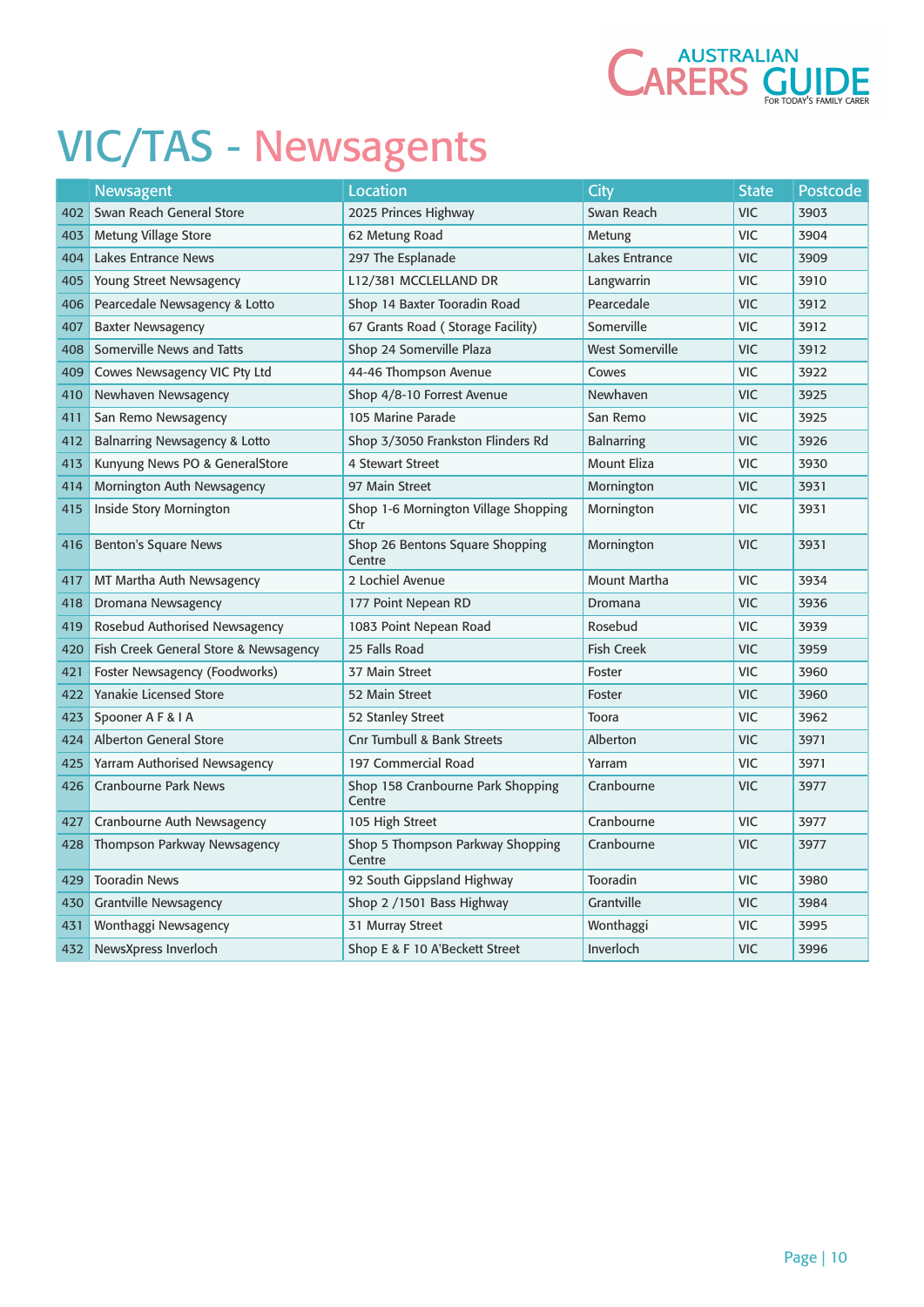

|                | Newsagent                           | <b>Location</b>                       | <b>City</b>          | <b>State</b> | Postcode |
|----------------|-------------------------------------|---------------------------------------|----------------------|--------------|----------|
| $\mathbf{1}$   | <b>Hobart Mall Newsagency</b>       | 53 Elizabeth Mall                     | Hobart               | <b>TAS</b>   | 7000     |
| $\overline{2}$ | West End Newsagency                 | 88-90 Harrington Street               | Hobart               | <b>TAS</b>   | 7000     |
| 3              | <b>West Hobart Express</b>          | 12 Hill Street                        | West Hobart          | <b>TAS</b>   | 7000     |
| 4              | <b>Centrepoint Newsagency</b>       | Shop 202 - 203/ 70Murray ST           | Hobart               | <b>TAS</b>   | 7000     |
| 5              | <b>City Newsagency</b>              | Shop 2 Ground Floor T & G Building    | Hobart               | <b>TAS</b>   | 7000     |
| 6              | <b>Winnings Newsagency</b>          | 317 Elizabeth Street                  | North Hobart         | <b>TAS</b>   | 7000     |
| $\overline{7}$ | Salamanca Newsagency                | 31 Salamanca Place                    | <b>Battery Point</b> | <b>TAS</b>   | 7004     |
| 8              | <b>Beach Newsagency</b>             | 632 Sandy Bay Road                    | Sandy Bay            | <b>TAS</b>   | 7005     |
| 9              | Sandy Bay Newsagency                | 197 Sandy Bay Road                    | Sandy Bay            | <b>TAS</b>   | 7005     |
| 10             | D's Village News & Lotto            | Shop 2/38-40 Lincoln Street           | Lindisfame           | <b>TAS</b>   | 7005     |
| 11             | New Town Plaza Newsagency           | Shop 9a New Town Plaza                | New Town             | <b>TAS</b>   | 7008     |
| 12             | Lenah Valley Newsagency             | 108-110 Augusta Road                  | Lenah Valley         | <b>TAS</b>   | 7008     |
| 13             | Derwent Park Newsagency             | 255 Main Road                         | <b>Derwent Park</b>  | <b>TAS</b>   | 7009     |
| 14             | Moonah Newsagency                   | Shop 12 / 109 Main Road               | Moonah               | <b>TAS</b>   | 7009     |
| 15             | <b>Glenorchy Central Newsagency</b> | Shop 10 Glenorchy Plaza               | Glenorchy            | <b>TAS</b>   | 7010     |
| 16             | NewsXpress Glenorchy                | Shop 52Northgate Shopping Centre      | Glenorchy            | <b>TAS</b>   | 7010     |
| 17             | Chigwell Newsagency & Post Office   | 5/2 Bucaan Street                     | Chigwell             | <b>TAS</b>   | 7011     |
| 18             | <b>Claremont Newsagency</b>         | 29 Main Road                          | Claremont            | <b>TAS</b>   | 7011     |
| 19             | Risdonvale Newsagency               | 6 Sugarloaf Road                      | <b>Risdon Vale</b>   | <b>TAS</b>   | 7016     |
| 20             | Howrah News & Postal                | 84A Howrah Road                       | Howrah               | <b>TAS</b>   | 7018     |
| 21             | NewsXpress Shoreline                | Shop 2 Shoreline Drive                | Howrah               | <b>TAS</b>   | 7018     |
| 22             | <b>Warrane Newsagency</b>           | Shop 2/14 Edgeworth Street            | Warrane              | <b>TAS</b>   | 7018     |
| 23             | <b>Bellerive Newagency</b>          | 42 Cambridge Road                     | <b>Bellerive</b>     | <b>TAS</b>   | 7018     |
| 24             | Lauderdale Newsagency               | 10 Bangalee Street                    | Lauderdale           | <b>TAS</b>   | 7021     |
| 25             | <b>Bridgewater Newsagency</b>       | Shop 6 Greenpoint Road                | Bridgewater          | <b>TAS</b>   | 7030     |
| 26             | <b>Channel Newsworld</b>            | Shop 29 Channel Court                 | Kingston             | <b>TAS</b>   | 7050     |
| 27             | NewsXpress Kingston Town            | Shop 22 Kingston Town Shoppong Centre | Kingston             | <b>TAS</b>   | 7050     |
| 28             | Blackmans Bay Newsagency & PO       | Shop 11 Blackmans Bay Shopp Ctr       | <b>Blackmans Bay</b> | <b>TAS</b>   | 7052     |
| 29             | <b>Snug Friendly Grocer</b>         | 2215 Channel Highway                  | Snug                 | <b>TAS</b>   | 7054     |
| 30             | <b>Cygnet Newsagency</b>            | 29 Mary Street                        | Cygnet               | <b>TAS</b>   | 7112     |
| 31             | The Dover Grocer & Newsagency       | 6966 Huon Hwy                         | Dover                | <b>TAS</b>   | 7117     |
| 32             | <b>Oatlands Newsagency</b>          | 65 High Street                        | Oatlands             | <b>TAS</b>   | 7120     |
| 33             | New Norfolk Newsagency              | 48 High Street                        | New Norfolk          | <b>TAS</b>   | 7140     |
| 34             | Adventure Bay General Store         | 712 Main Road                         | <b>Bruny Island</b>  | <b>TAS</b>   | 7150     |
| 35             | Sorell Newsagency                   | 19 Gordon Street                      | Sorell               | <b>TAS</b>   | 7172     |
| 36             | Hill Street Dodges Ferry            | 60 Carlton Beach Rd                   | Dodges Ferry         | <b>TAS</b>   | 7173     |
| 37             | Murdunna Newsagency                 | 4050 Arthur Highway                   | Murdunna             | <b>TAS</b>   | 7178     |
| 38             | Swansea News & Post                 | 2/1 Victoria St                       | Swansea              | <b>TAS</b>   | 7190     |
| 39             | The Village Store Evandale          | 5 Russell Street                      | Evandale             | <b>TAS</b>   | 7212     |
| 40             | <b>Holder Brothers</b>              | 31-33 Talbot Street                   | Fingal               | <b>TAS</b>   | 7214     |
| 41             | <b>CND IGA St Marys</b>             | 38 Main Street                        | <b>St Marys</b>      | <b>TAS</b>   | 7215     |
| 42             | <b>Bicheno Newsagency</b>           | <b>Bicheno Shopping Centre</b>        | <b>Bicheno</b>       | <b>TAS</b>   | 7215     |
| 43             | ST Helens Newsagency                | 32 Cecilia Street                     | <b>St Helens</b>     | <b>TAS</b>   | 7216     |
| 44             | Mowbray Newsagency                  | Shop3258 Invermay RD                  | Mowbray              | <b>TAS</b>   | 7248     |
| 45             | <b>Invermay Newsagency</b>          | 63-65 Invermay Road                   | Invermay             | <b>TAS</b>   | 7248     |